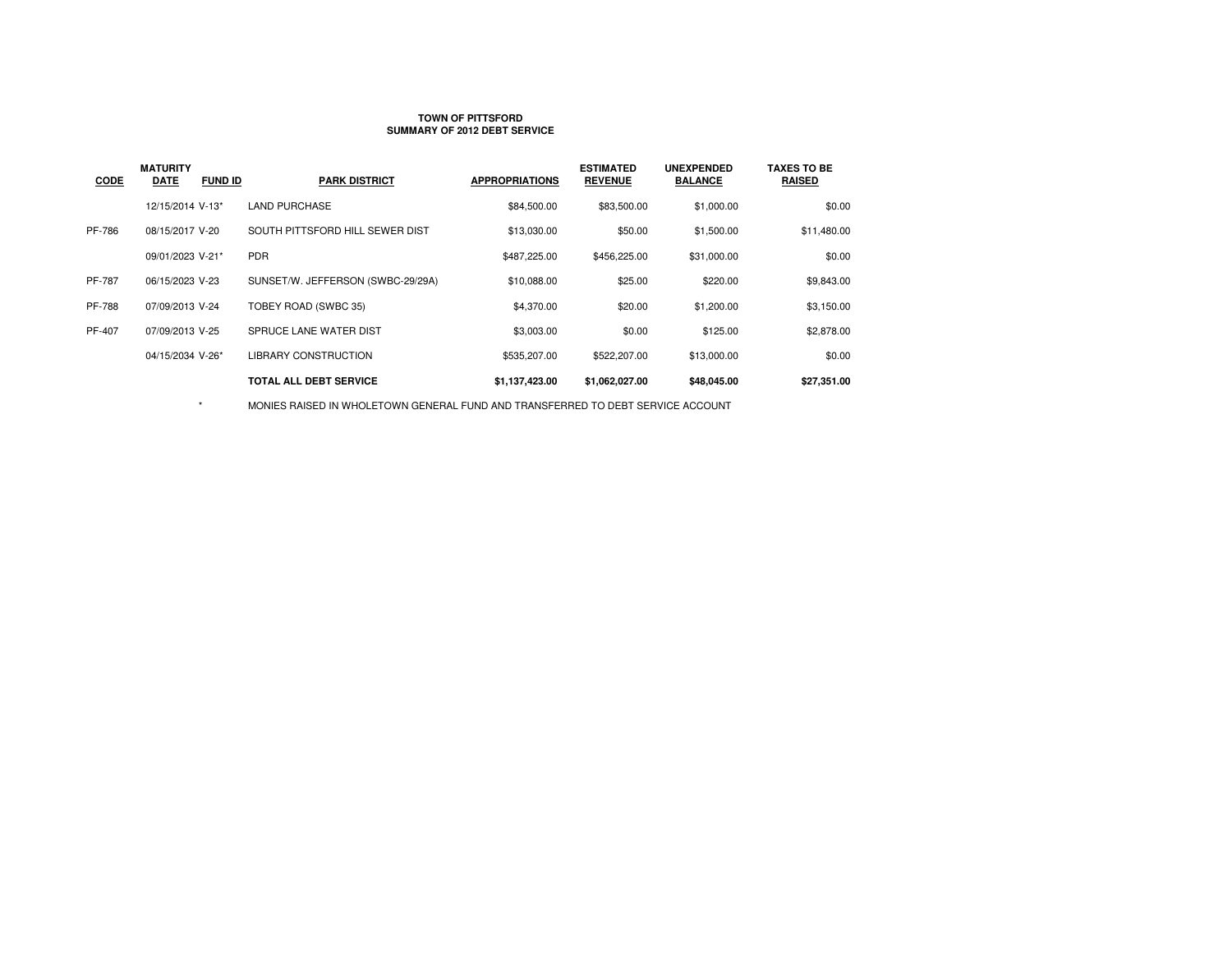## **TOWN OF PITTSFORD: LAND PURCHASE (V-13)**

|                                                                                                   | <b>ACTUAL 2009</b>                        | <b>ACTUAL 2010</b>                        | <b>BUDGET 2011</b>                        | <b>BUDGET 2012</b>                        |
|---------------------------------------------------------------------------------------------------|-------------------------------------------|-------------------------------------------|-------------------------------------------|-------------------------------------------|
| <b>DEBT SERVICE: Revenue</b>                                                                      |                                           |                                           |                                           |                                           |
| Interest<br>2401<br>Interfund Transfer<br>5031<br><b>TOTAL REVENUE</b>                            | \$124.96<br>\$97,870.00<br>\$97,994.96    | \$84.82<br>\$93,180.00<br>\$93,264.82     | \$0.00<br>\$88,290.00<br>\$88,290.00      | \$0.00<br>\$83,500.00<br>\$83,500.00      |
| 5999 APPROP FD BALANCE                                                                            | \$0.00                                    | \$0.00                                    | \$900.00                                  | \$1,000.00                                |
| TOTAL LAND PURCHASE DEBT SERVICE                                                                  | \$97,994.96                               | \$93,264.82                               | \$89,190.00                               | \$84,500.00                               |
| DEBT SERVICE: Appropriations                                                                      |                                           |                                           |                                           |                                           |
| 1380 Fiscal Agent Fees<br>4000 Expense                                                            | \$534.36                                  | \$0.00                                    | \$1,100.00                                | \$1,100.00                                |
| 9710 Serial Bonds<br>6000 Principal on Debt<br>7000 Interest on Debt<br><b>Total Serial Bonds</b> | \$70,000.00<br>\$27,470.00<br>\$97,470.00 | \$70,000.00<br>\$22,780.00<br>\$92,780.00 | \$70,000.00<br>\$18,090.00<br>\$88,090.00 | \$70,000.00<br>\$13,400.00<br>\$83,400.00 |
| <b>TOTAL APPROPRIATIONS</b>                                                                       | \$98,004.36                               | \$92,780.00                               | \$89,190.00                               | \$84,500.00                               |

## **SUMMARY OF LAND PURCHASE (V-13) BUDGET**

|                             | <b>APPROPRIATION</b>            | <b>REVENUE</b>                      | <b>UNEXPENDED</b><br><b>BALANCE</b> | <b>AMOUNT TO BE</b><br><b>RAISED BY TAXES</b> |
|-----------------------------|---------------------------------|-------------------------------------|-------------------------------------|-----------------------------------------------|
|                             | \$84,500.00                     | \$83,500.00                         | \$1,000.00                          | \$0.00                                        |
|                             | <b>ASSESSED</b><br><b>VALUE</b> | <b>TAXES TO</b><br><b>BE RAISED</b> | <b>TAX</b><br><b>RATE</b>           |                                               |
| <b>LAND PURCAHSE (V-13)</b> | \$2,761,299,120                 | \$0.00                              | \$0.00                              |                                               |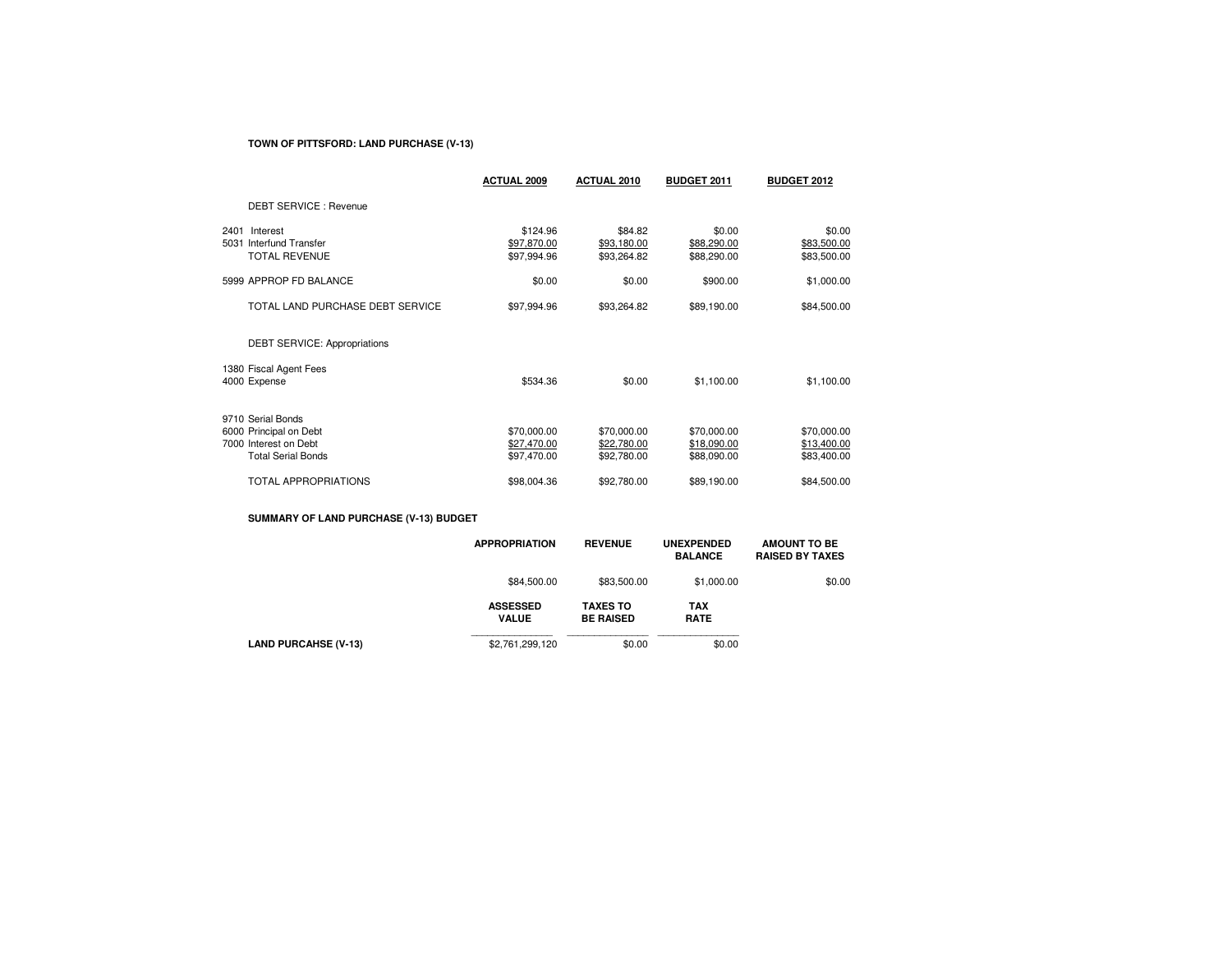#### **TOWN OF PITTSFORD: SOUTH PITTSFORD HILL SEWER**

|                                                                                                   | <b>ACTUAL 2009</b>                       | ACTUAL 2010                              | <b>BUDGET 2011</b>                       | <b>BUDGET 2012</b>                       |
|---------------------------------------------------------------------------------------------------|------------------------------------------|------------------------------------------|------------------------------------------|------------------------------------------|
| <b>DEBT SERVICE: Revenue</b>                                                                      |                                          |                                          |                                          |                                          |
| 1001 Taxes<br>2401<br>Interest<br><b>TOTAL REVENUE</b>                                            | \$12,645.00<br>\$119.47<br>\$12,764.47   | \$12,440.00<br>\$86.03<br>\$12,526.03    | \$11,985.00<br>\$50.00<br>\$12,035.00    | \$0.00<br>\$50.00<br>\$50.00             |
| 5999 APPROP FD BALANCE                                                                            | \$0.00                                   | \$0.00                                   | \$1,500.00                               | \$1,500.00                               |
| TOTAL S. PIITSFORD HILL DEBT SERVICE                                                              | \$12,764.47                              | \$12,526.03                              | \$13,535.00                              | \$1,550.00                               |
| <b>DEBT SERVICE: Appropriations</b>                                                               |                                          |                                          |                                          |                                          |
| 1380 Fiscal Agent Fees<br>4000 Expense                                                            | \$0.00                                   | \$0.00                                   | \$0.00                                   | \$0.00                                   |
| 9710 Serial Bonds<br>6000 Principal on Debt<br>7000 Interest on Debt<br><b>Total Serial Bonds</b> | \$10,000.00<br>\$4,545.00<br>\$14,545.00 | \$10,000.00<br>\$4,040.00<br>\$14,040.00 | \$10,000.00<br>\$3,535.00<br>\$13,535.00 | \$10,000.00<br>\$3,030.00<br>\$13,030.00 |
| TOTAL APPROPRIATIONS                                                                              | \$14,545.00                              | \$14,040.00                              | \$13,535.00                              | \$13,030.00                              |

## **SUMMARY OF SOUTH PITTSFORD HILL BUDGET**

|                                   | <b>APPROPRIATION</b>      | <b>REVENUE</b>                      | <b>UNEXPENDED</b><br><b>BALANCE</b> | <b>AMOUNT TO BE</b><br><b>RAISED BY TAXES</b> |
|-----------------------------------|---------------------------|-------------------------------------|-------------------------------------|-----------------------------------------------|
|                                   | \$13,030,00               | \$50.00                             | \$1,500.00                          | \$11,480.00                                   |
|                                   | <b>NUMBER</b><br>OF UNITS | <b>TAXES TO</b><br><b>BE RAISED</b> | <b>UNIT</b><br><b>RATE</b>          |                                               |
| SOUTH PITTSFORD HILL SEWER (V-20) | 20.0                      | \$11,480.00                         | \$574.00                            |                                               |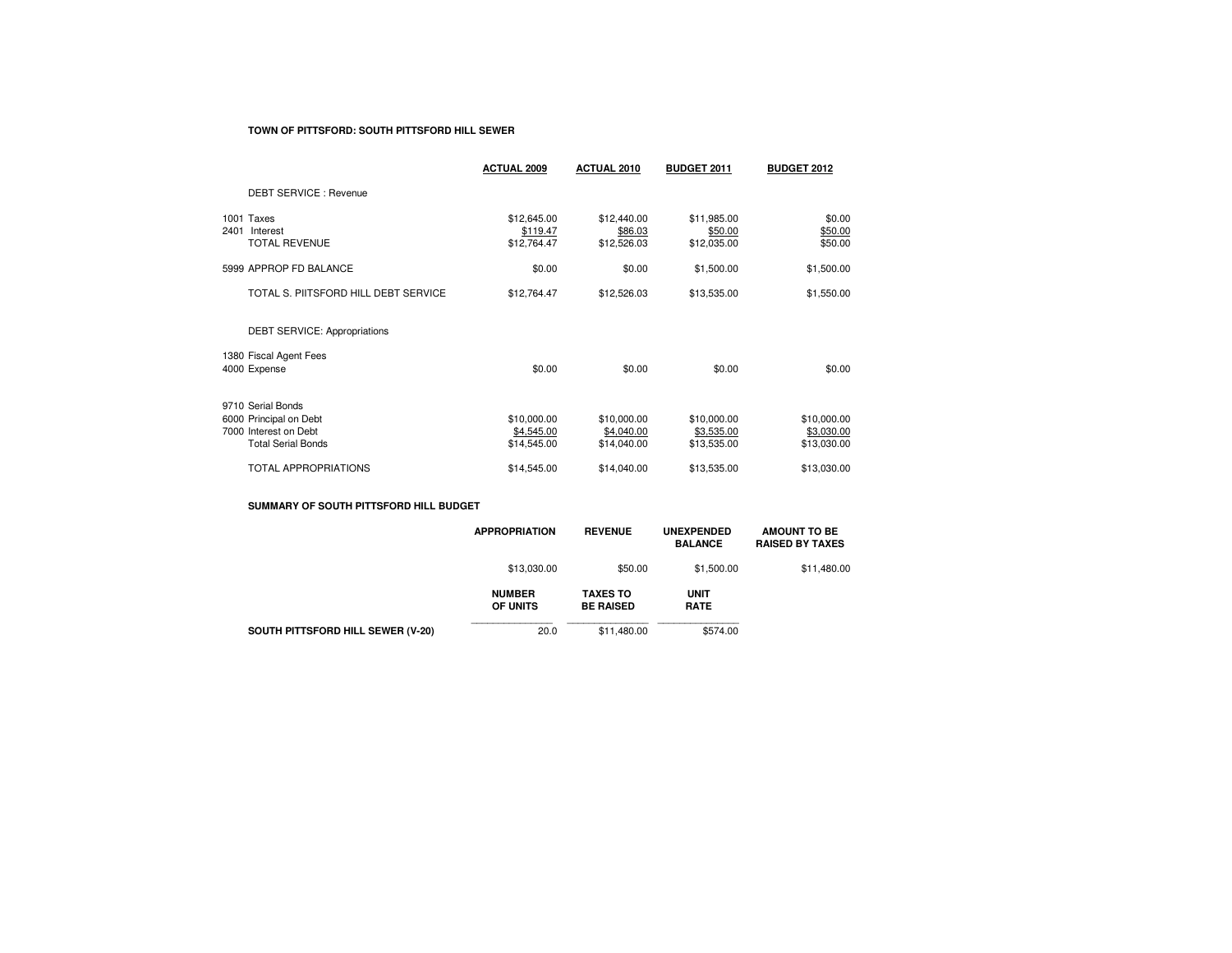#### **TOWN OF PITTSFORD: PDR**

|                                          | <b>ACTUAL 2009</b>         | <b>ACTUAL 2010</b>         | <b>BUDGET 2011</b>                  | <b>BUDGET 2012</b>                            |
|------------------------------------------|----------------------------|----------------------------|-------------------------------------|-----------------------------------------------|
| DEBT SERVICE : Revenue                   |                            |                            |                                     |                                               |
| 2401 Interest<br>5031 Interfund Transfer | \$2,387.39<br>\$489,328.00 | \$2,153.81<br>\$462,025.00 | \$1,000.00<br>\$462,225.00          | \$1,000.00<br>\$455,225.00                    |
| <b>TOTAL REVENUE</b>                     | \$491,715.39               | \$464,178.81               | \$463,225.00                        | \$456,225.00                                  |
| 5999 APPROP FD BALANCE                   | \$0.00                     | \$0.00                     | \$30,000.00                         | \$31,000.00                                   |
| <b>TOTAL PDR</b>                         | \$491,715.39               | \$464,178.81               | \$493,225.00                        | \$487,225.00                                  |
| <b>DEBT SERVICE: Appropriations</b>      |                            |                            |                                     |                                               |
| 1380 Fiscal Agent Fees                   |                            |                            |                                     |                                               |
| 4000 Expense                             | \$0.00                     | \$0.00                     | \$1,500.00                          | \$1,500.00                                    |
| 9710 Serial Bonds                        |                            |                            |                                     |                                               |
| 6000 Principal on Debt                   | \$325,000.00               | \$290,000.00               | \$300,000.00                        | \$300,000.00                                  |
| 7000 Interest on Debt                    | \$168,068.33               | \$197,525.00               | \$191,725.00                        | \$185,725.00                                  |
| <b>Total Serial Bonds</b>                | \$493,068.33               | \$487,525.00               | \$491,725.00                        | \$485,725.00                                  |
| <b>TOTAL APPROPRIATIONS</b>              | \$493,068.33               | \$487,525.00               | \$493,225.00                        | \$487,225.00                                  |
| SUMMARY OF PDR (V-21)                    |                            |                            |                                     |                                               |
|                                          | <b>APPROPRIATION</b>       | <b>REVENUE</b>             | <b>UNEXPENDED</b><br><b>BALANCE</b> | <b>AMOUNT TO BE</b><br><b>RAISED BY TAXES</b> |
|                                          | \$487,225,00               | \$456.225.00               | \$31,000,00                         | \$0.00                                        |

|                                              | \$487.225.00                    | \$456.225.00                        | \$31.000.00               |  |
|----------------------------------------------|---------------------------------|-------------------------------------|---------------------------|--|
|                                              | <b>ASSESSED</b><br><b>VALUE</b> | <b>TAXES TO</b><br><b>BE RAISED</b> | <b>TAX</b><br><b>RATE</b> |  |
| <b>PURCHASE of DEVELOPMENT RIGHTS (V-21)</b> | \$2,761,299,120                 | \$0.00                              | \$0.00                    |  |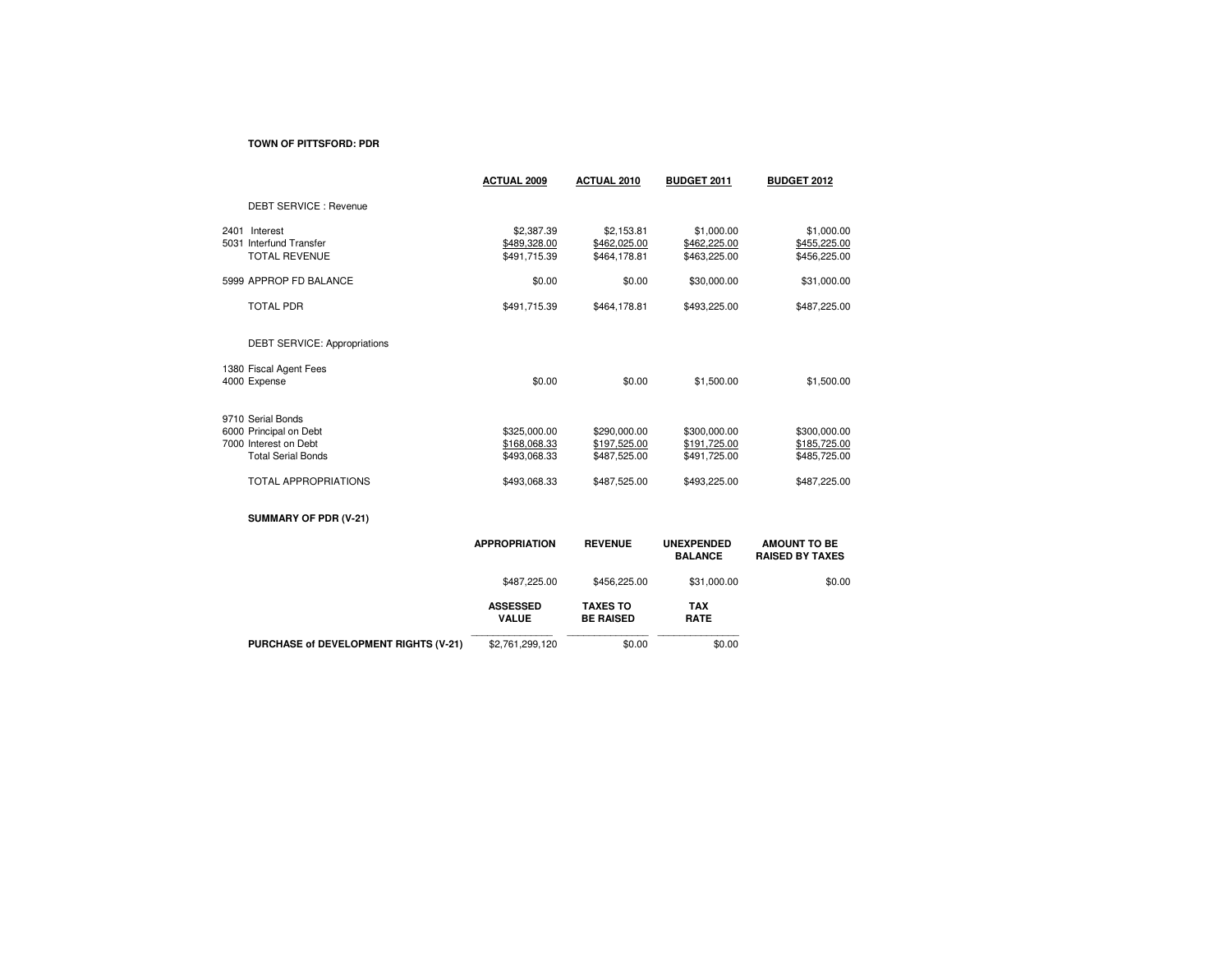## **TOWN OF PITTSFORD: SUNSET/WEST JEFFERSON (SWBC-29/29A)**

|                                                     | <b>ACTUAL 2009</b>                    | <b>ACTUAL 2010</b>                    | <b>BUDGET 2011</b>                    | <b>BUDGET 2012</b>                     |
|-----------------------------------------------------|---------------------------------------|---------------------------------------|---------------------------------------|----------------------------------------|
| <b>DEBT SERVICE: Revenue</b>                        |                                       |                                       |                                       |                                        |
| 1001 Taxes<br>2401 Interest<br><b>TOTAL REVENUE</b> | \$10,656.00<br>\$44.41<br>\$10,700.41 | \$10,373.00<br>\$33.57<br>\$10,406.57 | \$10,031.00<br>\$30.00<br>\$10,061.00 | \$0.00<br>\$25.00<br>\$25.00           |
|                                                     |                                       |                                       |                                       |                                        |
| 5999 APPROP FD BALANCE                              | \$0.00                                | \$0.00                                | \$300.00                              | \$220.00                               |
| TOTAL SUNSET/W. JEFFERSON                           | \$10,700.41                           | \$10,406.57                           | \$10,361.00                           | \$245.00                               |
| <b>DEBT SERVICE: Appropriations</b>                 |                                       |                                       |                                       |                                        |
| 1380 Fiscal Agent Fees<br>4000 Expense              | \$0.00                                | \$0.00                                | \$0.00                                | \$0.00                                 |
| 9720 Statory Installment Bond                       |                                       |                                       |                                       |                                        |
| 6000 Principal on Debt                              | \$6,816.00                            | \$6,816.00                            | \$6,816.00                            | \$6,816.00                             |
| 7000 Interest on Debt<br><b>Total Serial Bonds</b>  | \$4,089.47<br>\$10,905.47             | \$3,816.80<br>\$10,632.80             | \$3,545.00<br>\$10,361.00             | \$3,272.00<br>\$10,088.00              |
|                                                     |                                       |                                       |                                       |                                        |
| <b>TOTAL APPROPRIATIONS</b>                         | \$10,905.47                           | \$10,632.80                           | \$10,361.00                           | \$10,088.00                            |
| SUMMARY OF SUNSET/W. JEFFERSON                      |                                       |                                       |                                       |                                        |
|                                                     | <b>APPROPRIATION</b>                  | <b>REVENUE</b>                        | <b>UNEXPENDED</b><br><b>BALANCE</b>   | AMOUNT TO BE<br><b>RAISED BY TAXES</b> |
|                                                     | \$10,088.00                           | \$25.00                               | \$220.00                              | \$9,843.00                             |
|                                                     | <b>NUMBER</b><br>OF UNITS             | <b>TAXES TO</b><br><b>BE RAISED</b>   | <b>UNIT</b><br><b>RATE</b>            |                                        |

 $$703.07$ **SUNSET/W. JEFFERSON (V-23)**14.0 \$9,843.00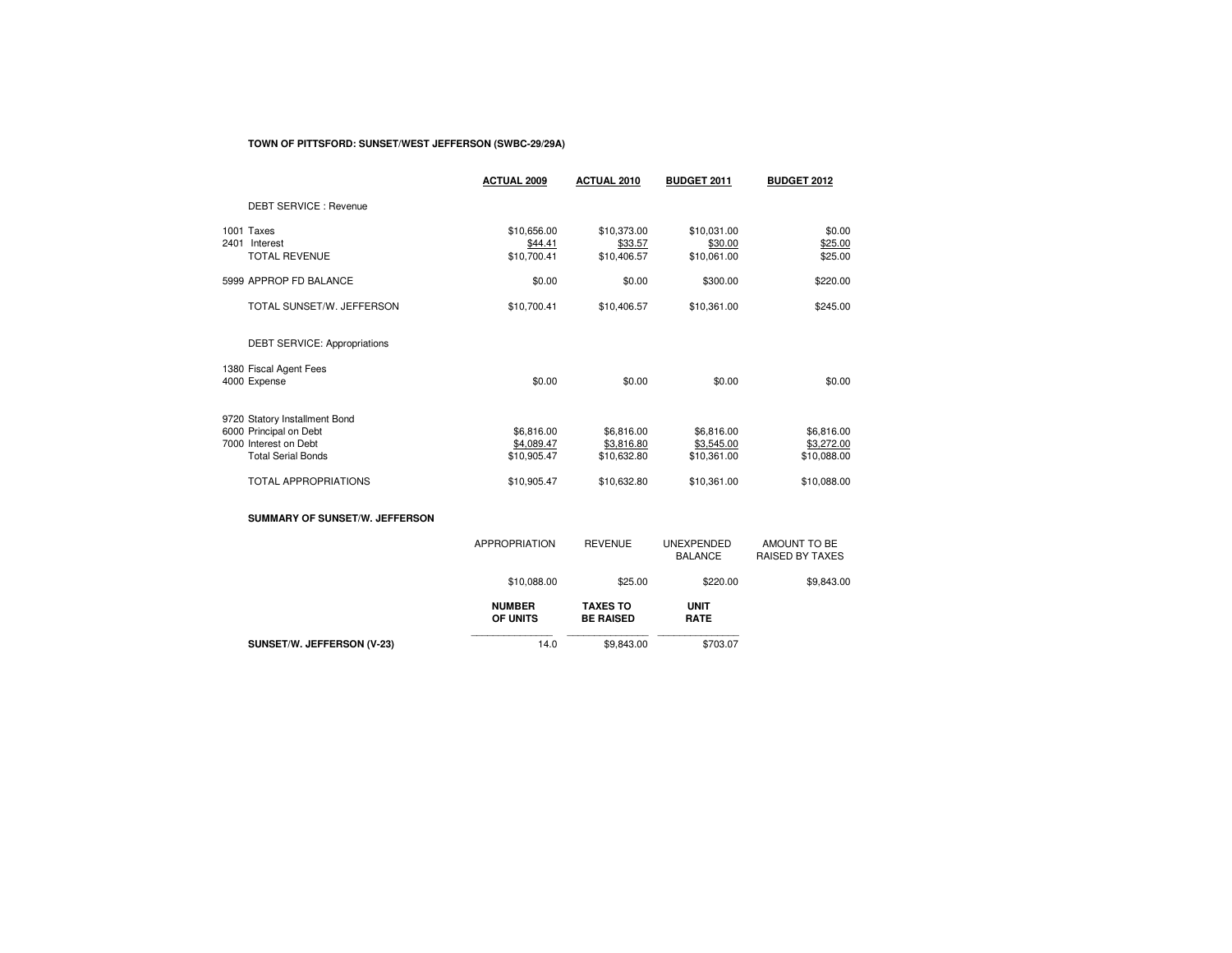## **TOWN OF PITTSFORD: TOBEY RD (SWBC-35)**

|      |                                | <b>ACTUAL 2009</b>   | <b>ACTUAL 2010</b>   | <b>BUDGET 2011</b>   | <b>BUDGET 2012</b> |
|------|--------------------------------|----------------------|----------------------|----------------------|--------------------|
|      | DEBT SERVICE : Revenue         |                      |                      |                      |                    |
|      | 1001 Taxes                     | \$3,825.00           | \$3,740.00           | \$3,490.00           | \$0.00             |
| 2401 | Interest<br>2775 Entrance Fees | \$43.51              | \$28.86              | \$20.00              | \$20.00            |
|      | <b>TOTAL REVENUE</b>           | \$0.00<br>\$3,868.51 | \$0.00<br>\$3,768.86 | \$0.00<br>\$3,510.00 | \$0.00<br>\$20.00  |
|      |                                |                      |                      |                      |                    |
|      | 5999 APPROP FD BALANCE         | \$0.00               | \$0.00               | \$1,045.00           | \$1,200.00         |
|      | <b>TOTAL TOBEY RD</b>          | \$3,868.51           | \$3,768.86           | \$4,555.00           | \$1,220.00         |
|      | DEBT SERVICE: Appropriations   |                      |                      |                      |                    |
|      | 1380 Fiscal Agent Fees         |                      |                      |                      |                    |
|      | 4000 Expense                   | \$0.00               | \$0.00               | \$0.00               | \$0.00             |
|      | 9720 Statory Installment Bond  |                      |                      |                      |                    |
|      | 6000 Principal on Debt         | \$4,000.00           | \$4,000.00           | \$4,000.00           | \$4,000.00         |
|      | 7000 Interest on Debt          | \$925.00             | \$740.00             | \$555.00             | \$370.00           |
|      | <b>Total Serial Bonds</b>      | \$4,925.00           | \$4,740.00           | \$4,555.00           | \$4,370.00         |
|      | <b>TOTAL APPROPRIATIONS</b>    | \$4,925.00           | \$4,740.00           | \$4,555.00           | \$4,370.00         |
|      |                                |                      |                      |                      |                    |

# **SUMMARY OF TOBEY RD (SWBC-35)**

|                 | <b>APPROPRIATION</b>      | <b>REVENUE</b>                      | <b>UNEXPENDED</b><br><b>BALANCE</b> | <b>AMOUNT TO BE</b><br><b>RAISED BY TAXES</b> |
|-----------------|---------------------------|-------------------------------------|-------------------------------------|-----------------------------------------------|
|                 | \$4,370.00                | \$20.00                             | \$1,200.00                          | \$3,150.00                                    |
|                 | <b>NUMBER</b><br>OF UNITS | <b>TAXES TO</b><br><b>BE RAISED</b> | <b>UNIT</b><br><b>RATE</b>          |                                               |
| TOBEY RD (V-24) | 5.0                       | \$3,150.00                          | \$630.00                            |                                               |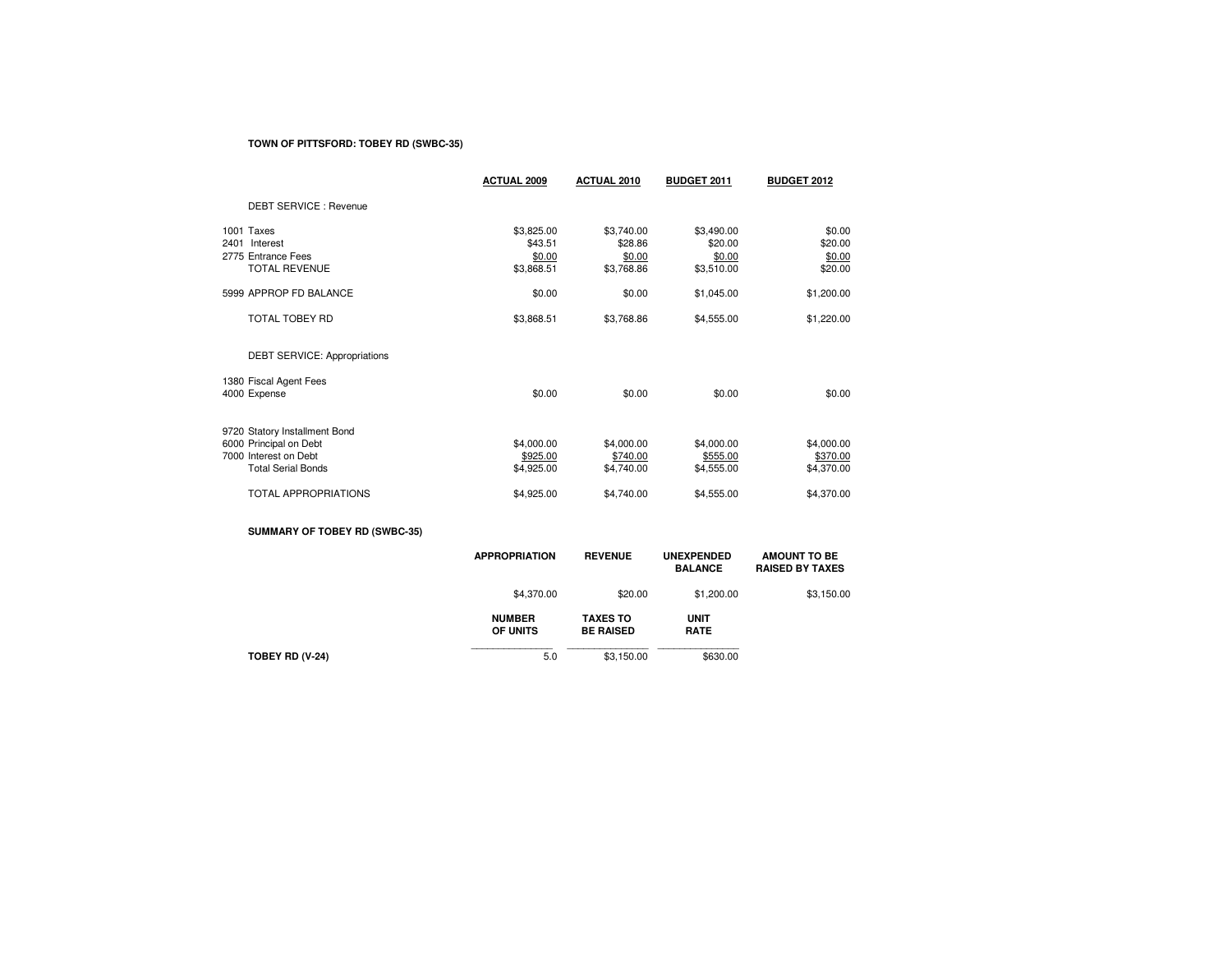#### **TOWN OF PITTSFORD: SPRUCE LANE WATER DISTRICT**

|                                                                                                               | <b>ACTUAL 2009</b>                   | <b>ACTUAL 2010</b>                   | <b>BUDGET 2011</b>                   | <b>BUDGET 2012</b>                   |
|---------------------------------------------------------------------------------------------------------------|--------------------------------------|--------------------------------------|--------------------------------------|--------------------------------------|
| <b>DEBT SERVICE: Revenue</b>                                                                                  |                                      |                                      |                                      |                                      |
| 1001 Taxes<br>2401<br>Interest<br><b>TOTAL REVENUE</b>                                                        | \$3,234.00<br>\$12.07<br>\$3,246.07  | \$3,147.00<br>\$9.09<br>\$3,156.09   | \$3,009.00<br>\$0.00<br>\$3,009.00   | \$0.00<br>\$0.00<br>\$0.00           |
| 5999 APPROP FD BALANCE                                                                                        | \$0.00                               | \$0.00                               | \$121.00                             | \$125.00                             |
| TOTAL SPRUCE LANE WATER                                                                                       | \$3,246.07                           | \$3,156.09                           | \$3,130.00                           | \$125.00                             |
| DEBT SERVICE: Appropriations                                                                                  |                                      |                                      |                                      |                                      |
| 1380 Fiscal Agent Fees<br>4000 Expense                                                                        | \$0.00                               | \$0.00                               | \$0.00                               | \$0.00                               |
| 9720 Statory Installment Bond<br>6000 Principal on Debt<br>7000 Interest on Debt<br><b>Total Serial Bonds</b> | \$2,748.00<br>\$635.48<br>\$3,383.48 | \$2,748.00<br>\$508.38<br>\$3,256.38 | \$2,748.00<br>\$382.00<br>\$3,130.00 | \$2,748.00<br>\$255.00<br>\$3,003.00 |
| <b>TOTAL APPROPRIATIONS</b>                                                                                   | \$3,383.48                           | \$3,256.38                           | \$3,130.00                           | \$3,003.00                           |

## **SUMMARY OF SPRUCE LANE WATER DISTRICT**

|                                      | <b>APPROPRIATION</b>      | <b>REVENUE</b>                      | <b>UNEXPENDED</b><br><b>BALANCE</b> | <b>AMOUNT TO BE</b><br><b>RAISED BY TAXES</b> |
|--------------------------------------|---------------------------|-------------------------------------|-------------------------------------|-----------------------------------------------|
|                                      | \$3,003.00                | \$0.00                              | \$125.00                            | \$2,878.00                                    |
|                                      | <b>NUMBER</b><br>OF UNITS | <b>TAXES TO</b><br><b>BE RAISED</b> | <b>UNIT</b><br><b>RATE</b>          |                                               |
| <b>SPRUCE LANE WATER DIST (V-25)</b> | 9.0                       | \$2,878,00                          | \$319.78                            |                                               |